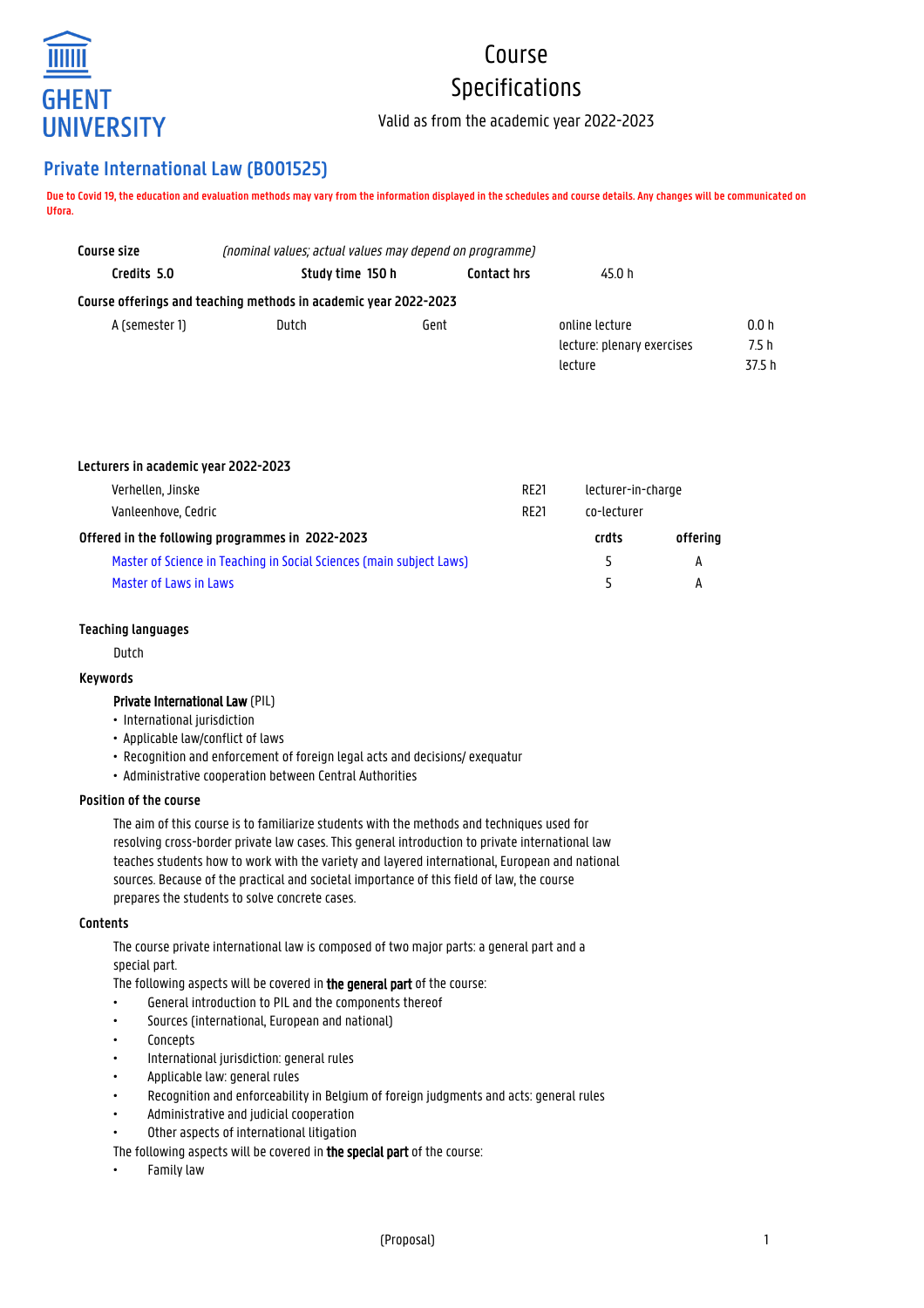- Matrimonial property and property consequences of registered partnerships
- Maintenance Obligations
- Succession
- Property Law
- Contracts
- Non-contractual obligations
- Legal entities
- Insolvency

## **Initial competences**

The student should have a good knowledge of the structure, core concepts and techniques of substantive private law (family law, contract law, commercial law, ...) and civil procedural law. The student should be able to make legal qualifications first in order for him/her/them to fully understand the reasoning used in private international law

## **Final competences**

- 1 Knowledge and understanding of the different sources of Belgian private international law 1 (national laws, European regulations and international conventions)
- 2 Understanding and applying the techniques of international and European procedural law (which is the competent court to hear a case with international elements?)
- 3 Understanding and applying the techniques of conflict of laws (which law should the judge/civil servant apply in a case with international elements?)
- 4 Understanding the impact of foreign acts and judgments in Belgium
- 5 Understanding of the impact of private international law on society, characterized by diversity.

## **Conditions for credit contract**

Access to this course unit via a credit contract is unrestricted: the student takes into consideration the conditions mentioned in 'Starting Competences'

## Conditions for exam contract

Access to this course unit via an exam contract is unrestricted

## **Teaching methods**

Lecture, lecture: plenary exercises, online lecture

## **Learning materials and price**

Manuel: T. Kruger en J. Verhellen, Internationaal Privaatrecht. De essentie, Brugge, die Keure (cost: approx. 35 euro). Legislation: J. De Meyer, J. Erauw en J. Verhellen, Basisbronnen van Internationaal Privaatrecht, Mechelen, Kluwer (cost: approx. 30 euro).

The handbook and the legislation will be sold by the student association VRG. The PowerPoint presentations used during the lectures will be available on Ufora.

## **References**

See: Teaching and Learning Material.

## **Course content-related study coaching**

The skills for using the different PIL sources and for solving concrete cases are taught during the lectures.

For questions, students can always contact the lecturer and her assistants. This is possible during the lectures or through the discussion forum on Ufora.

## **Evaluation methods**

end-of-term evaluation

## **Examination methods in case of periodic evaluation during the first examination period**

Written examination with open questions

## **Examination methods in case of periodic evaluation during the second examination period**

Written examination with open questions

## **Examination methods in case of permanent evaluation**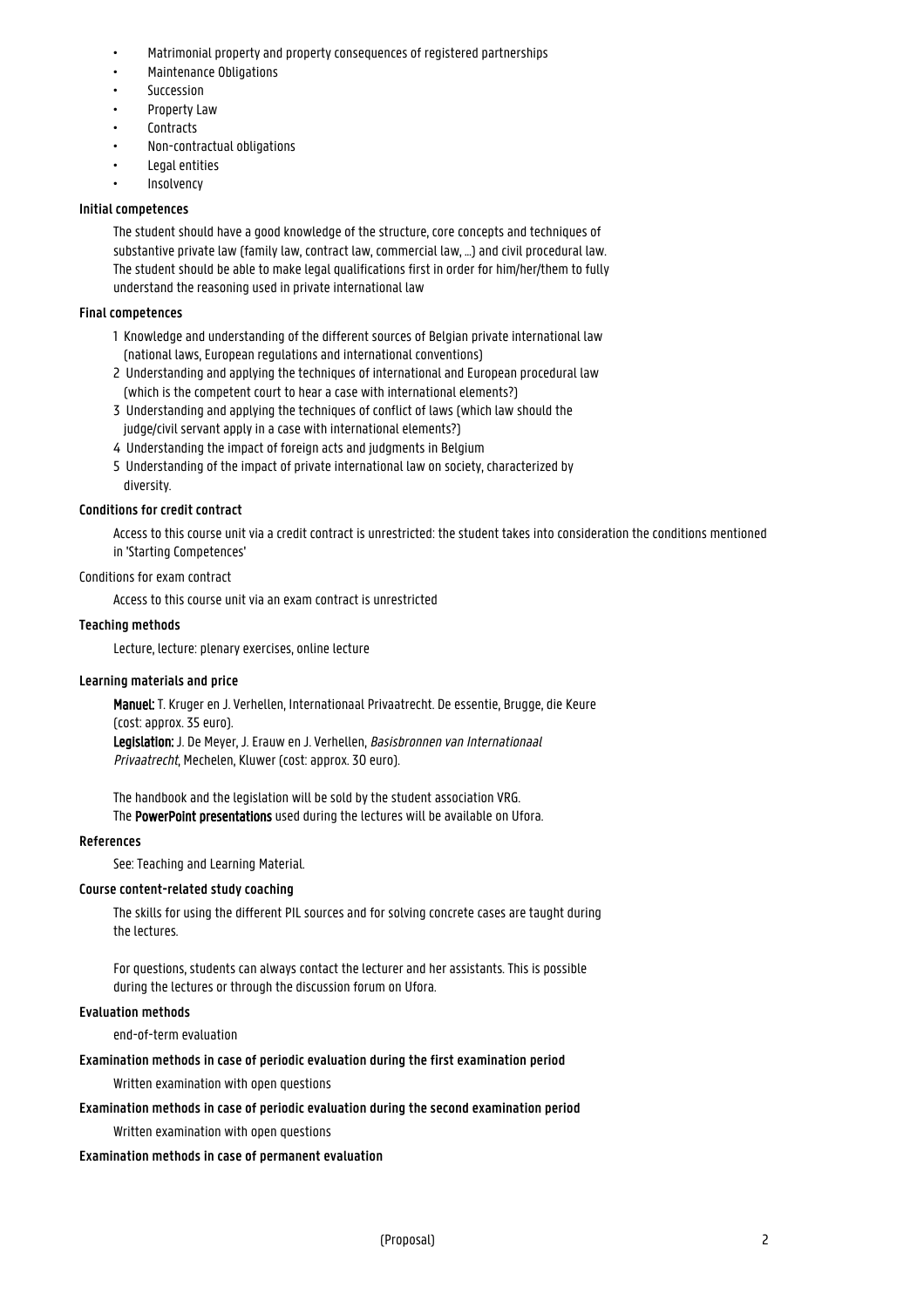#### **Possibilities of retake in case of permanent evaluation**

not applicable

## **Extra information on the examination methods**

Written exam, with the use of the book 'Basisbronnen IPR'.

The evaluation is done by means of case studies, testing in particular whether the student can work with the PIL sources (international treaties, European regulations and national legislation) and can apply these sources/rules to concrete issues of private international law.

## **Calculation of the examination mark**

100% written examen

## **Facilities for Working Students**

Feedback possible by prior arrangement during and after office hours.

| (nominal values; actual values may depend on programme)<br>Course size |                                                                  |                    |                            |        |
|------------------------------------------------------------------------|------------------------------------------------------------------|--------------------|----------------------------|--------|
| Credits 5.0                                                            | Study time 150 h                                                 | <b>Contact hrs</b> | 45.0 h                     |        |
|                                                                        | Course offerings and teaching methods in academic year 2022-2023 |                    |                            |        |
|                                                                        |                                                                  |                    | online lecture             | 0.0h   |
|                                                                        |                                                                  |                    | lecture: plenary exercises | 7.5 h  |
|                                                                        |                                                                  |                    | lecture                    | 37.5 h |

#### **Lecturers in academic year 2022-2023**

| Verhellen, Jinske                                                    | RE21        | lecturer-in-charge       |          |
|----------------------------------------------------------------------|-------------|--------------------------|----------|
| Vanleenhove, Cedric                                                  | <b>RE21</b> | co-lecturer              |          |
| Offered in the following programmes in 2022-2023                     |             | crdts                    | offering |
| Master of Science in Teaching in Social Sciences (main subject Laws) |             | $\overline{\phantom{a}}$ | A        |
| Master of Laws in Laws                                               |             |                          |          |

#### **Teaching languages**

Dutch

#### **Keywords**

## Private International Law (PIL)

- International jurisdiction
- Applicable law/conflict of laws
- Recognition and enforcement of foreign legal acts and decisions/ exequatur
- Administrative cooperation between Central Authorities

## **Position of the course**

The aim of this course is to familiarize students with the methods and techniques used for resolving cross-border private law cases. This general introduction to private international law teaches students how to work with the variety and layered international, European and national sources. Because of the practical and societal importance of this field of law, the course prepares the students to solve concrete cases.

## **Contents**

The course private international law is composed of two major parts: a general part and a special part.

The following aspects will be covered in the general part of the course:

- General introduction to PIL and the components thereof
- Sources (international, European and national)
- Concepts
- International jurisdiction: general rules
- Applicable law: general rules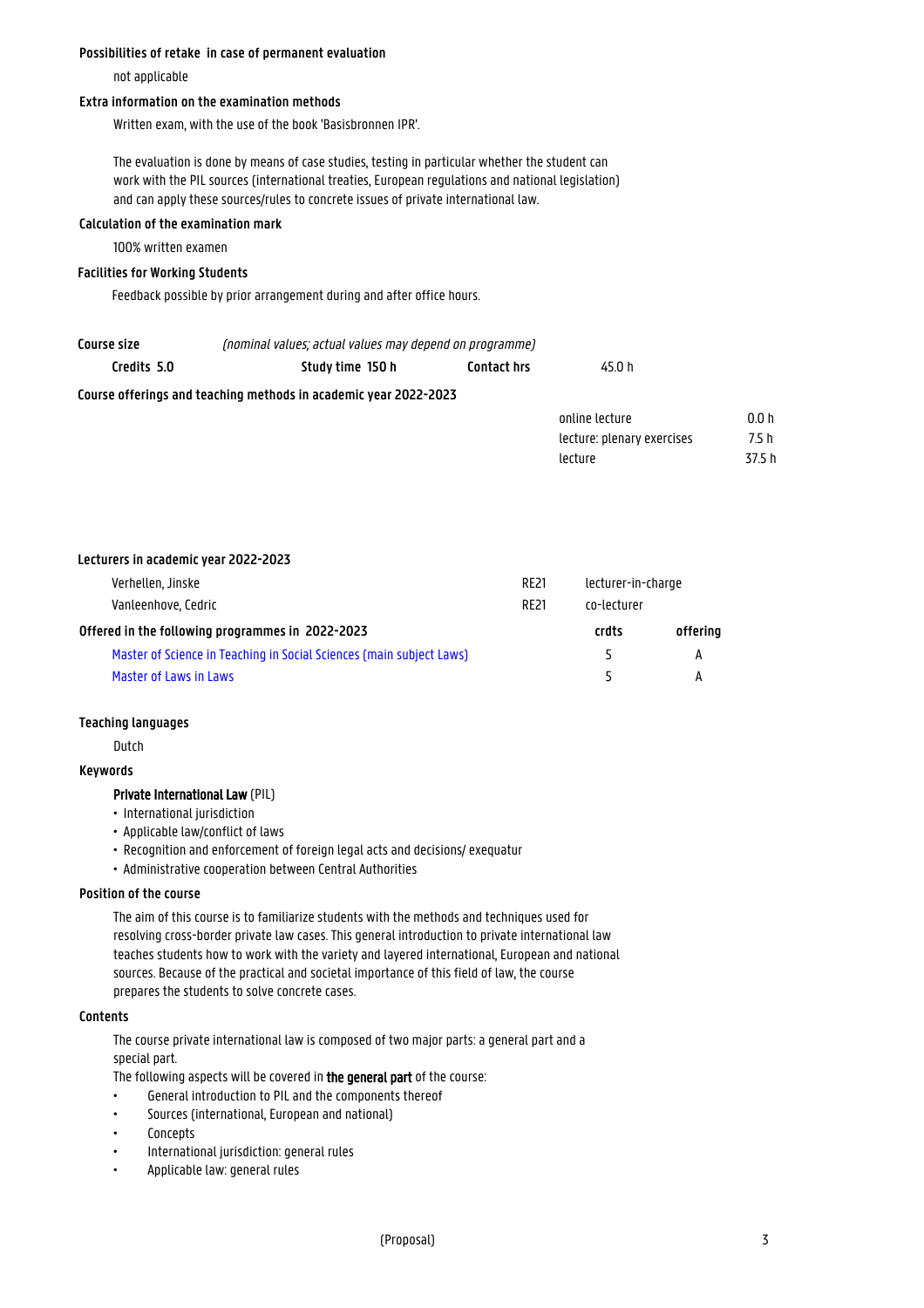- Recognition and enforceability in Belgium of foreign judgments and acts: general rules
- Administrative and judicial cooperation
- Other aspects of international litigation
- The following aspects will be covered in the special part of the course:
- Family law
- Matrimonial property and property consequences of registered partnerships
- Maintenance Obligations
- Succession
- Property Law
- Contracts
- Non-contractual obligations
- Legal entities
- Insolvency

#### **Initial competences**

The student should have a good knowledge of the structure, core concepts and techniques of substantive private law (family law, contract law, commercial law, ...) and civil procedural law. The student should be able to make legal qualifications first in order for him/her/them to fully understand the reasoning used in private international law

#### **Final competences**

- 1 Knowledge and understanding of the different sources of Belgian private international law 1 (national laws, European regulations and international conventions)
- 2 Understanding and applying the techniques of international and European procedural law (which is the competent court to hear a case with international elements?)
- 3 Understanding and applying the techniques of conflict of laws (which law should the judge/civil servant apply in a case with international elements?)
- 4 Understanding the impact of foreign acts and judgments in Belgium
- 5 Understanding of the impact of private international law on society, characterized by diversity.

## **Conditions for credit contract**

Access to this course unit via a credit contract is unrestricted: the student takes into consideration the conditions mentioned in 'Starting Competences'

#### Conditions for exam contract

Access to this course unit via an exam contract is unrestricted

#### **Teaching methods**

Lecture, lecture: plenary exercises, online lecture

#### **Learning materials and price**

Manuel: T. Kruger en J. Verhellen, Internationaal Privaatrecht. De essentie, Brugge, die Keure (cost: approx. 35 euro).

Legislation: J. De Meyer, J. Erauw en J. Verhellen, Basisbronnen van Internationaal Privaatrecht, Mechelen, Kluwer (cost: approx. 30 euro).

The handbook and the legislation will be sold by the student association VRG. The PowerPoint presentations used during the lectures will be available on Ufora.

#### **References**

See: Teaching and Learning Material.

#### **Course content-related study coaching**

The skills for using the different PIL sources and for solving concrete cases are taught during the lectures.

For questions, students can always contact the lecturer and her assistants. This is possible during the lectures or through the discussion forum on Ufora.

#### **Evaluation methods**

end-of-term evaluation

#### **Examination methods in case of periodic evaluation during the first examination period**

Written examination with open questions